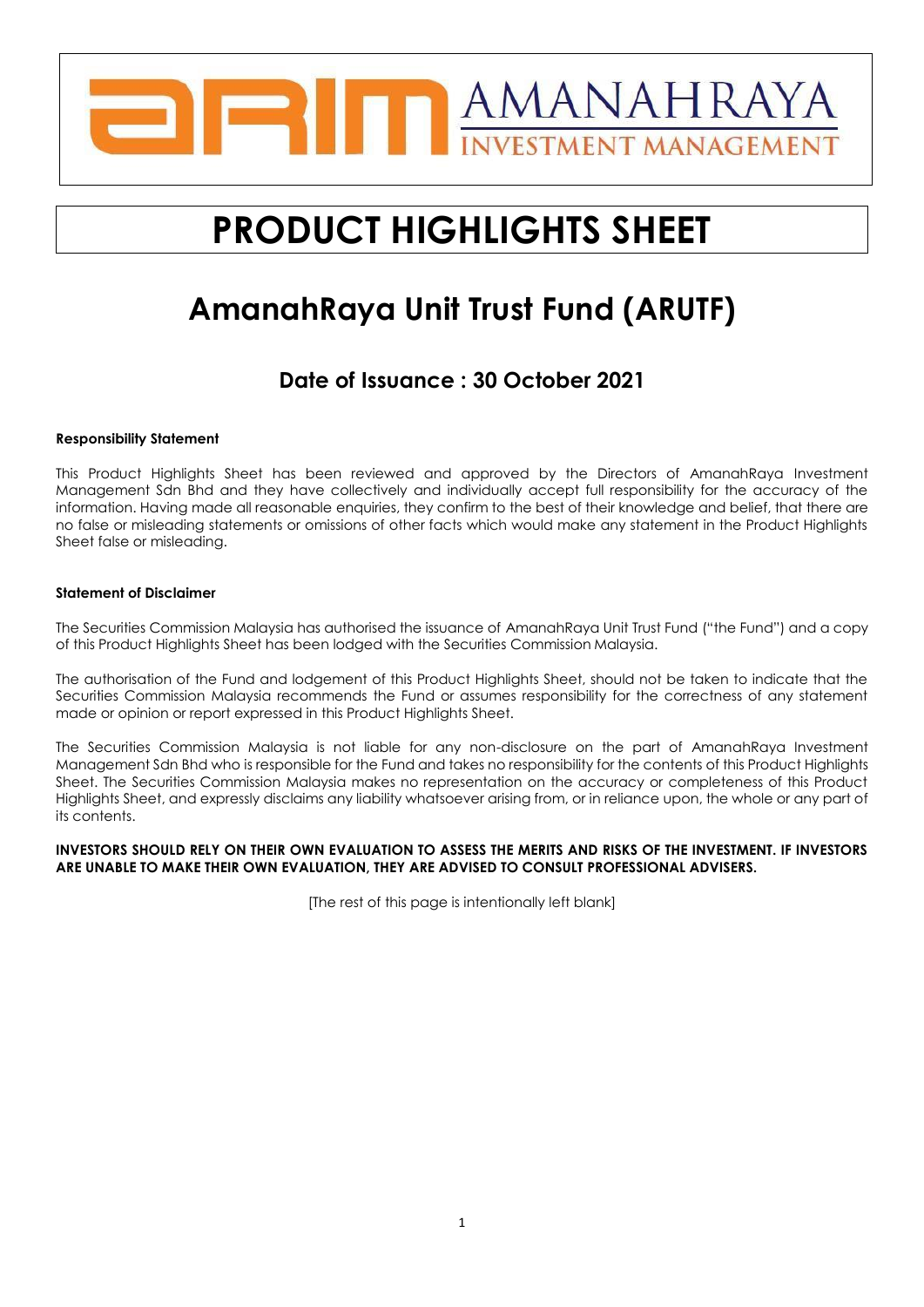**This Product Highlights Sheet only highlights the key features and risks of this Fund. Investors are advised to request, read and understand the Prospectus of the Fund before deciding to invest.**

### **PRODUCT HIGHLIGHTS SHEET**

## **AMANAHRAYA UNIT TRUST FUND (ARUTF)**

**Brief Information of the Product**

#### **1. What is this product about ?**

AmanahRaya Unit Trust Fund (ARUTF) is a bond fund issued by AmanahRaya Investment Management Sdn Bhd that aims to provide investors with regular income and capital growth over the medium to long-term through investments predominantly in debt securities, money market instruments and Trust Accounts.

This is neither a capital protected nor capital guaranteed fund.

#### *ANY MATERIAL CHANGES TO THE FUND OBJECTIVES WOULD REQUIRE UNIT HOLDERS' APPROVAL.*

**Product Suitability**

#### **2. Who is this product suitable for ?**

The Fund is suitable for investors seeking a moderate to low risk investment that has exposure in debt securities, money market instruments and Trust Accounts, a fund that aims to provide regular income stream, and/or a fund that aims for long-term capital growth.

#### **Investors should consult their financial advisers if in doubt whether this product is suitable for them.**

**Key Product Features**

#### **3. What am I investing in ?**

| <b>Fund Category/Type</b> | Bond/Growth and Income                                                                                                                                                                                                                                                                                                                                                                                                                                                                                                                                                                                                                                                                                                                                                   |  |  |  |  |
|---------------------------|--------------------------------------------------------------------------------------------------------------------------------------------------------------------------------------------------------------------------------------------------------------------------------------------------------------------------------------------------------------------------------------------------------------------------------------------------------------------------------------------------------------------------------------------------------------------------------------------------------------------------------------------------------------------------------------------------------------------------------------------------------------------------|--|--|--|--|
| <b>Benchmark</b>          | 70% quant shop MGS Bond Index (Medium Sub – Index) + 30% 12-months Fixed Deposit<br>Rate.                                                                                                                                                                                                                                                                                                                                                                                                                                                                                                                                                                                                                                                                                |  |  |  |  |
| Investment strategy       | ARUTF will invest a minimum of 70% of the Fund's NAV in Ringgit and foreign currency<br>debt securities rated at least 'A' or 'P2' by RAM or its MARC equivalent rating or A- by<br>S&P, or its Moodys and Fitch equivalent rating (maximum 30% of Fund's NAV in money<br>market instruments). The Fund may invest up to 30% of the Fund's NAV into ARB's<br>Common Fund via Institutional Trust Account and/or other Trust Accounts.<br>The risk management strategies and techniques employed by the Manager include<br>diversification of the Fund's asset allocation in terms of its exposure to various industries,<br>sectors and bonds classes (i.e. Bonds and Money Market instruments). Derivatives may<br>also be used for hedging purposes where appropriate. |  |  |  |  |
| Launch date               | 21 September 2006                                                                                                                                                                                                                                                                                                                                                                                                                                                                                                                                                                                                                                                                                                                                                        |  |  |  |  |
| <b>Financial year-end</b> | $31st$ July                                                                                                                                                                                                                                                                                                                                                                                                                                                                                                                                                                                                                                                                                                                                                              |  |  |  |  |
| Distribution policy       | The Fund aims to make an income distribution once a year.                                                                                                                                                                                                                                                                                                                                                                                                                                                                                                                                                                                                                                                                                                                |  |  |  |  |

#### **4. Who am I investing with ?**

| Manager<br>& l            | AmanahRaya Investment Management Sdn Bhd ("ARIM") is a licensed asset                                                       |  |  |  |  |
|---------------------------|-----------------------------------------------------------------------------------------------------------------------------|--|--|--|--|
| <b>Investment Manager</b> | management company under the Capital Markets and Services Act 2007 and a wholly-<br>owned subsidiary of Amanah Raya Berhad. |  |  |  |  |
|                           |                                                                                                                             |  |  |  |  |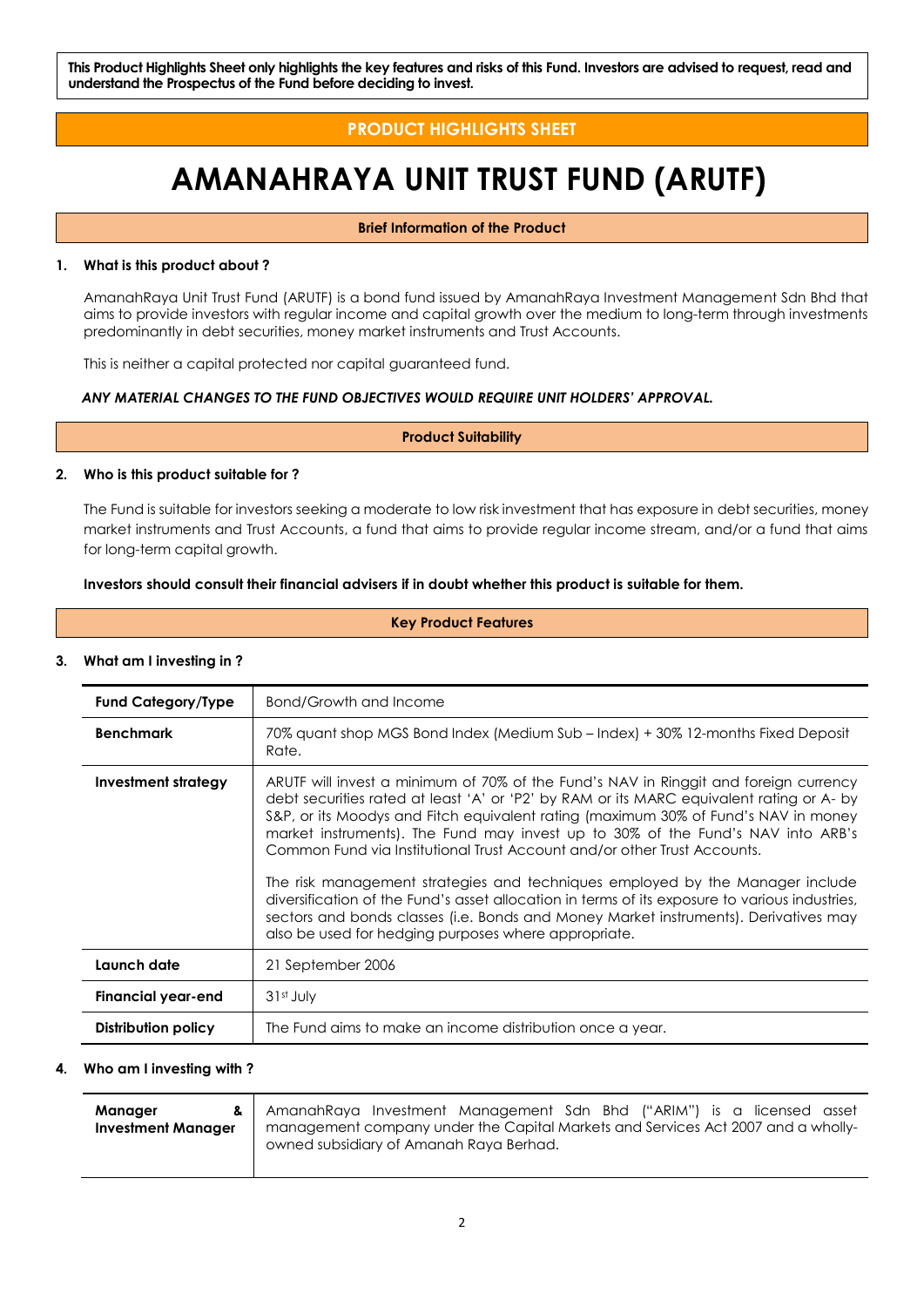|                | With effect from 21 January 2010, ARIM has taken over the role of the Manager for the<br>Fund from AmanahRaya Unit Trust Management Sdn Bhd ("ARUTM"). Over the years,<br>ARIM has invested vast resources in building up its infrastructure to provide a top notch<br>fund management service. |
|----------------|-------------------------------------------------------------------------------------------------------------------------------------------------------------------------------------------------------------------------------------------------------------------------------------------------|
|                | ARIM also has wealth of experience and competency in managing multiple asset<br>classes, for both Ringgit and non-Ringgit based investments, which include but not<br>limited to equity, fixed income, unit trust, property, structured products and private<br>equity.                         |
| <b>Trustee</b> | CIMB Islamic Trustee Berhad                                                                                                                                                                                                                                                                     |

#### **Key Risks**

### **5. What are the key risks associated with this product ?**

#### **General Risks**

| Market Risk                | Market risk refers to the possibility that an investment will lose value because of a general decline<br>in financial markets, due to economic, political and/or other factors, which will result in a decline in<br>the fund's NAV.                                                                                                                                                                                                                                                                                                                                                                                                                                                                                                                                                                                                      |
|----------------------------|-------------------------------------------------------------------------------------------------------------------------------------------------------------------------------------------------------------------------------------------------------------------------------------------------------------------------------------------------------------------------------------------------------------------------------------------------------------------------------------------------------------------------------------------------------------------------------------------------------------------------------------------------------------------------------------------------------------------------------------------------------------------------------------------------------------------------------------------|
| Liquidity Risk             | Liquidity risk refers to the ease of liquidating an asset depending on the asset's volume traded in<br>the market. If the fund holds assets that are illiquid, or are difficult to dispose of, the value of the<br>fund will be negatively affected when it has to sell such assets at unfavourable prices.                                                                                                                                                                                                                                                                                                                                                                                                                                                                                                                               |
| <b>Inflation Risk</b>      | This is the risk that investors' investment in the unit trust fund may not grow or generate income at a<br>rate that keeps pace with inflation. This would reduce investors' purchasing power even though the<br>value of the investment in monetary terms has increased.                                                                                                                                                                                                                                                                                                                                                                                                                                                                                                                                                                 |
| Manager's<br>Risk          | This risk refers to the day-to-day management of the fund by the manager which will impact the<br>performance of the fund. For example, investment decisions undertaken by the manager, as a<br>result of an incorrect view of the market or any non-compliance with internal policies, investment<br>mandate, the deed, relevant law or guidelines due to factors such as human error or weaknesses<br>in operational process and systems, may adversely affect the performance of the fund.                                                                                                                                                                                                                                                                                                                                             |
| Credit and<br>Default Risk | Credit risk relates to the creditworthiness of the issuers of the debt instruments and their expected<br>ability to make timely payment of interest and/or principal. Any adverse situations faced by the<br>issuer may impact the value as well as liquidity of the debt instrument. In the case of rated debt<br>instruments, this may lead to a credit downgrade. Default risk relates to the risk that an issuer of a<br>debt instrument either defaulting on payments or failing to make payments in a timely manner<br>which will in turn adversely affect the value of the debt instruments. This could adversely affect the<br>value of the fund.                                                                                                                                                                                 |
| Loan<br>Financing<br>Risk  | This risk occurs when investors take a loan/ financing to finance their investment. The inherent risk of<br>investing with borrowed money/ financing includes investors being unable to service the loan<br>repayments/ financing payments. In the event units are used as collateral, an investor may be<br>required to top-up the investors' existing instalment if the prices of units fall below a certain level<br>due to market conditions. Failing which, the units may be sold at a lower net asset value per unit as<br>compared to the net asset value per unit at the point of purchase towards settling the loan/<br>financing. Investors who intend to finance an investment in Islamic fund, or for that matter any<br>Shariah-compliant investment, are advised to seek for Islamic financing to finance their investment. |
| <b>Specific Risks</b>      |                                                                                                                                                                                                                                                                                                                                                                                                                                                                                                                                                                                                                                                                                                                                                                                                                                           |
| <b>Bond Issuer</b><br>Risk | This risk refers to the individual risk of the respective companies issuing the securities. Bond issuer risk<br>includes, but is not limited to, changes in consumer taste and demand, legal suits, competitive<br>operating environments, changing industry conditions and mistakes made by the management. If<br>the performance of a company (invested by the Fund) deteriorates, the company's debt securities<br>will decline in value and this in turn may suppress the NAV of the Fund. The deterioration of the<br>performance also will affect the liquidity of bond. This risk can be minimised through diversification<br>and by careful selection of debt securities.                                                                                                                                                         |
| Interest<br>Rate Risk      | Bond prices generally fall when interest rates rise and vice versa. The Fund's NAV may fall when<br>interest rates rise or are expected to rise. This will also have an effect on the valuation of bond. This<br>risk could cause the decline of the valuation for the bond, and vice versa. To mitigate this risk the                                                                                                                                                                                                                                                                                                                                                                                                                                                                                                                    |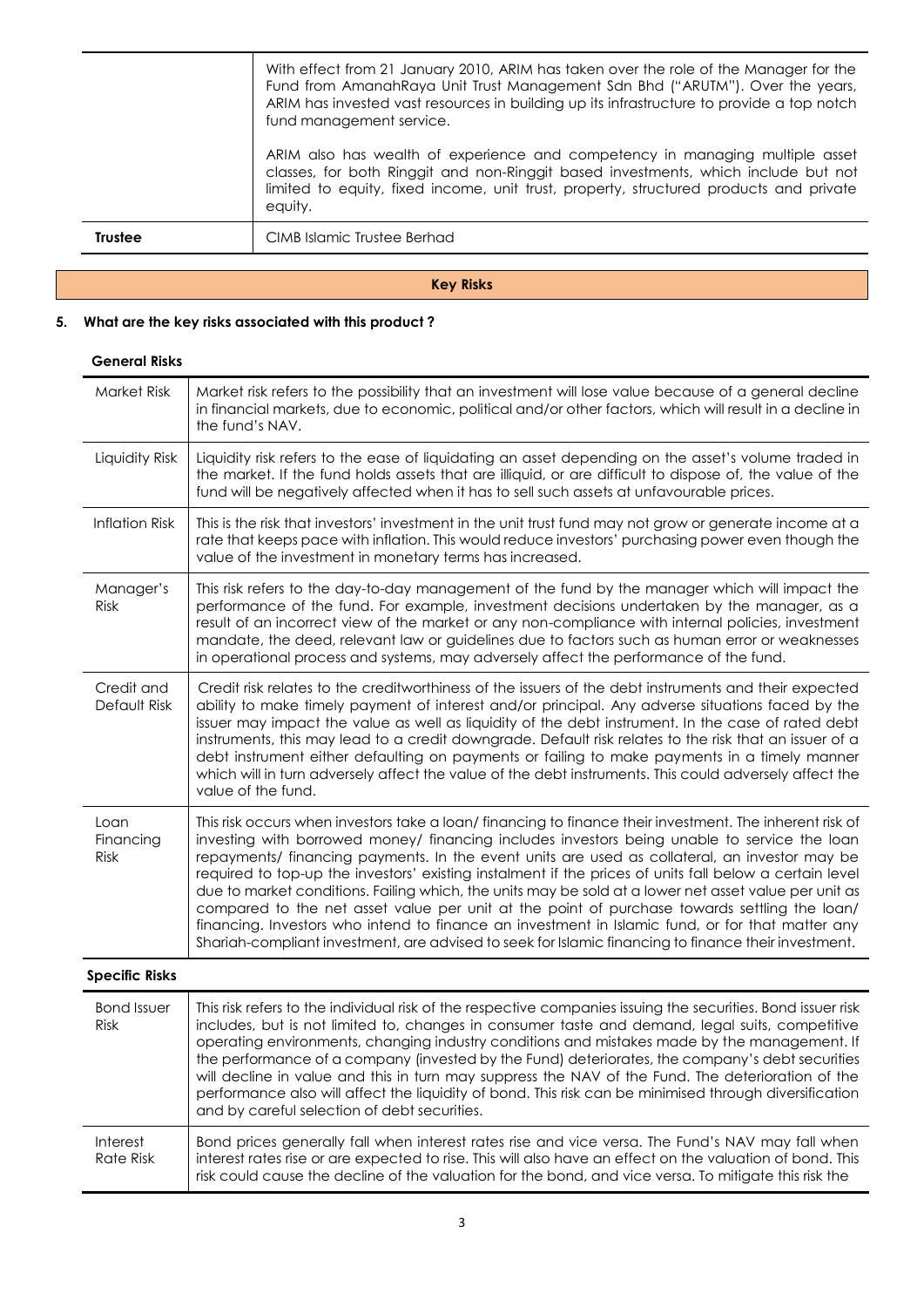Investment Manager will manage the duration of investment in bond. In times of rising interest rates, the duration will be shortened and vice versa.

The above interest rate is a general indicator that will have an impact on the management of the fund regardless whether it is an Islamic fund or otherwise. It does not in any way suggest that an Islamic fund will invest in conventional financial instruments.

*Notes: Different types of unit trust funds carry different levels of risk. Some are higher in risk than others. Ask about the risks before investing in a fund. Make sure you know what your fund is investing in.*

#### **Fees and Charges**

#### **6. What are the fees and charges involved ?**

| <b>Sales Charge</b>                             | Up to 1.00% of the NAV of the Fund per unit                                                                                                                                                             |  |  |  |
|-------------------------------------------------|---------------------------------------------------------------------------------------------------------------------------------------------------------------------------------------------------------|--|--|--|
| <b>Annual Management Fee</b>                    | Maximum fee of 1.75% per annum of the NAV of the Fund                                                                                                                                                   |  |  |  |
| <b>Trustee Fee</b>                              | Up to 0.07% per annum of the NAV of the Fund, subject to a minimum fee of RM18,000                                                                                                                      |  |  |  |
| <b>Redemption Charge</b>                        | Nil                                                                                                                                                                                                     |  |  |  |
| <b>Switching Charges</b>                        | Switching from bond fund to other fund may or may not incur fees.                                                                                                                                       |  |  |  |
|                                                 | Generally no fee will be charge on switching between funds that charges the same<br>amount of fees unless the fund being switched from have different Sales charges<br>from the fund to be switched to. |  |  |  |
| <b>Transfer Charges</b>                         | A maximum of RM50.00 may be charged for each transfer.                                                                                                                                                  |  |  |  |
| <b>Other Charges</b>                            | Bank charges, courier charges and any other indirect charges incurred as a result of<br>redemptions will be borne by the investor.                                                                      |  |  |  |
| <b>Expenses directly related</b><br>to the Fund | Only expenses that are directly related to the Fund can be charged to the Fund.<br>Examples of related expenses are auditor's fee and tax agent's fee.                                                  |  |  |  |

#### YOU SHOULD NOT MAKE PAYMENT IN CASH TO A UNIT TRUST CONSULTANT OR ISSUE A CHEQUE IN THE NAME OF A UNIT **TRUST CONSULTANT.**

#### **Transaction Information**

#### **7. What are the transaction details ?**

| Minimum Initial<br>Investment           | RM100 or such amounts as the Manager may from time to time decide.                                                                                                                                                                                                                                                                                                                                                                                                                                                                                                                                                                                    |
|-----------------------------------------|-------------------------------------------------------------------------------------------------------------------------------------------------------------------------------------------------------------------------------------------------------------------------------------------------------------------------------------------------------------------------------------------------------------------------------------------------------------------------------------------------------------------------------------------------------------------------------------------------------------------------------------------------------|
| <b>Minimum Additional</b><br>Investment | RM100 or such amounts as the Manager may from time to time decide.                                                                                                                                                                                                                                                                                                                                                                                                                                                                                                                                                                                    |
| <b>Minimum Redemption</b><br>Unit       | 100 units or such amounts as the Manager may from time to time decide.                                                                                                                                                                                                                                                                                                                                                                                                                                                                                                                                                                                |
| Cooling-off Right                       | The right of the Unit Holders to obtain a refund of his investment in the Fund is within<br>six (6) Business Days commencing from the date of receipt of application by the<br>Manager. The Cooling off period shall exclude corporations/institutions, staff of the<br>Manager, ARB and its group of companies, and persons registered to deal in its unit<br>trust funds. For the avoidance of doubt, the Cooling off period is also not<br>applicable to any society, statutory body, local authority, trade union, cooperative<br>society, partnership, sole proprietor and any other unincorporated body,<br>organization, association or group. |
| <b>Redemption Period</b>                | The Manager will pay the redemption proceeds within ten (10) calendar days upon<br>receipt of the redemption request.                                                                                                                                                                                                                                                                                                                                                                                                                                                                                                                                 |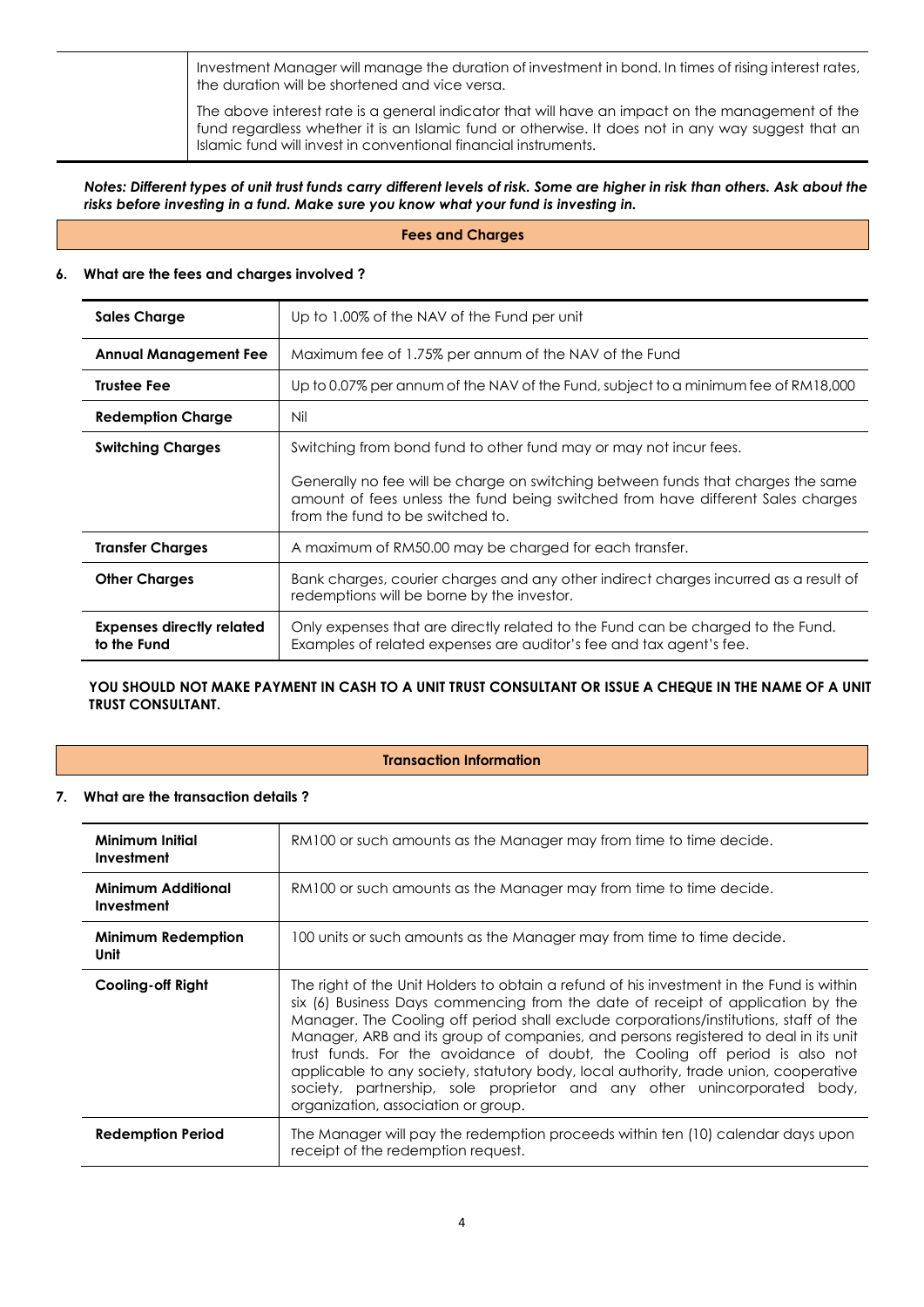| <b>Switching Facility</b>          | The minimum switching amount is 100 units. You need to keep a minimum balance<br>of 100 units at all times or such a lower amounts as the Manager may decide from<br>time to time.                                                                     |
|------------------------------------|--------------------------------------------------------------------------------------------------------------------------------------------------------------------------------------------------------------------------------------------------------|
| <b>Transfer Facility</b>           | You are allowed to transfer your unit holdings, subject to conditions stipulated in the<br>Fund's Deed. The minimum transfer amount is 100 units. The Manager may refuse to<br>register any transfer of units at its absolute discretion.              |
| <b>Redemption Of Units</b>         | Unit-holders may redeem units on any Business Day and receive payment of<br>redemption proceeds within 10 days. There is no restriction on the frequency of<br>redemption.                                                                             |
| Minimum Holding/<br><b>Balance</b> | 100 Units.<br>In the case of partial redemption, the Manager may elect to redeem the entire<br>account if the effect thereof would be that the unit-holders hold less than 100 units<br>in his account with the fund.                                  |
| <b>Switching Between Funds</b>     | Unit-holders may switch their investments between funds on any Business Day. The<br>minimum transaction per switch is 100 units. (Switching from a Shariah-compliant fund<br>to a conventional fund is discouraged especially for Muslim unit-holders) |

*Notes: You can buy unit trusts either through a Unit Trust Consultant (UTC), Institutional Unit Trust Advisers (IUTA) or directly from Unit Trust Management Company (UTMC) or online, but each has different sales charge and level of service. Choose the one that best suits your needs. Only registered UTCs are allowed to sell unit trust funds. ARIM's UTC should show you a valid authorisation card confirming that he/she is registered with the Federation of Investment Managers Malaysia (FIMM). ARIM's UTC may represent other UTMC that uses a nominee system and your rights as a unit holder may be limited if you invest in unit trust funds through it. If the UTMC uses a nominee system, ask if your rights as a unit holder will be limited in any way.*

#### **Valuations and Exiting from Investment**

#### **8. How often are valuations available ?**

The Fund will be valued on every Business Day and you may obtain NAV and prices of the Fund from the major daily newspaper, our website at [www.arim.com.my,](http://www.arim.com.my/) calling our customer service at 03-26875200 or e-mail to us at [smd@arim.com.my.](mailto:smd@arim.com.my.)

#### **9. How can I exit from this investment and what are the risks and costs involved ?**

To exit from this investment, you may withdraw from the Fund, switch out of the Fund or transfer your unit holdings to other investors. Please refer to the "Fees and Charges" and "Transaction Information" sections of the Master Prospectus for details on switching and transfer facility.

Withdrawals can be made from the Fund by completing a transaction form and sending it to our Approved Distributors or sending it directly to us. There is no restriction on the frequency of withdrawals. The amount that you will receive is calculated by the withdrawal value less the Withdrawal Fee, if any. That amount will be paid in RM within ten (10) calendar days. Any applicable bank charges and other bank fees incurred as a result of a withdrawal by way of telegraphic transfer, bank cheque or other special payment method will be charged to you.

#### **Performance of the Fund**

#### **10. Average Total Return (in %)**

Below are Average Total Return of the Funds for 1 year, 3 years, 5 years and 10 years.

| 1-year | 3-year | 5-year   | 10-year<br>$ (31.07.20 - 31.07.21) (31.07.18 - 31.07.21) (31.07.16 - 31.07.21) (31.07.11 - 31.07.21) $ |
|--------|--------|----------|--------------------------------------------------------------------------------------------------------|
| 3.98%  | 7.69%  | $6.52\%$ | $6.04\%$                                                                                               |

#### *Basis of calculation for Average Total Return*

Average Total Return (%) = Total Returns / Number of Years Under Review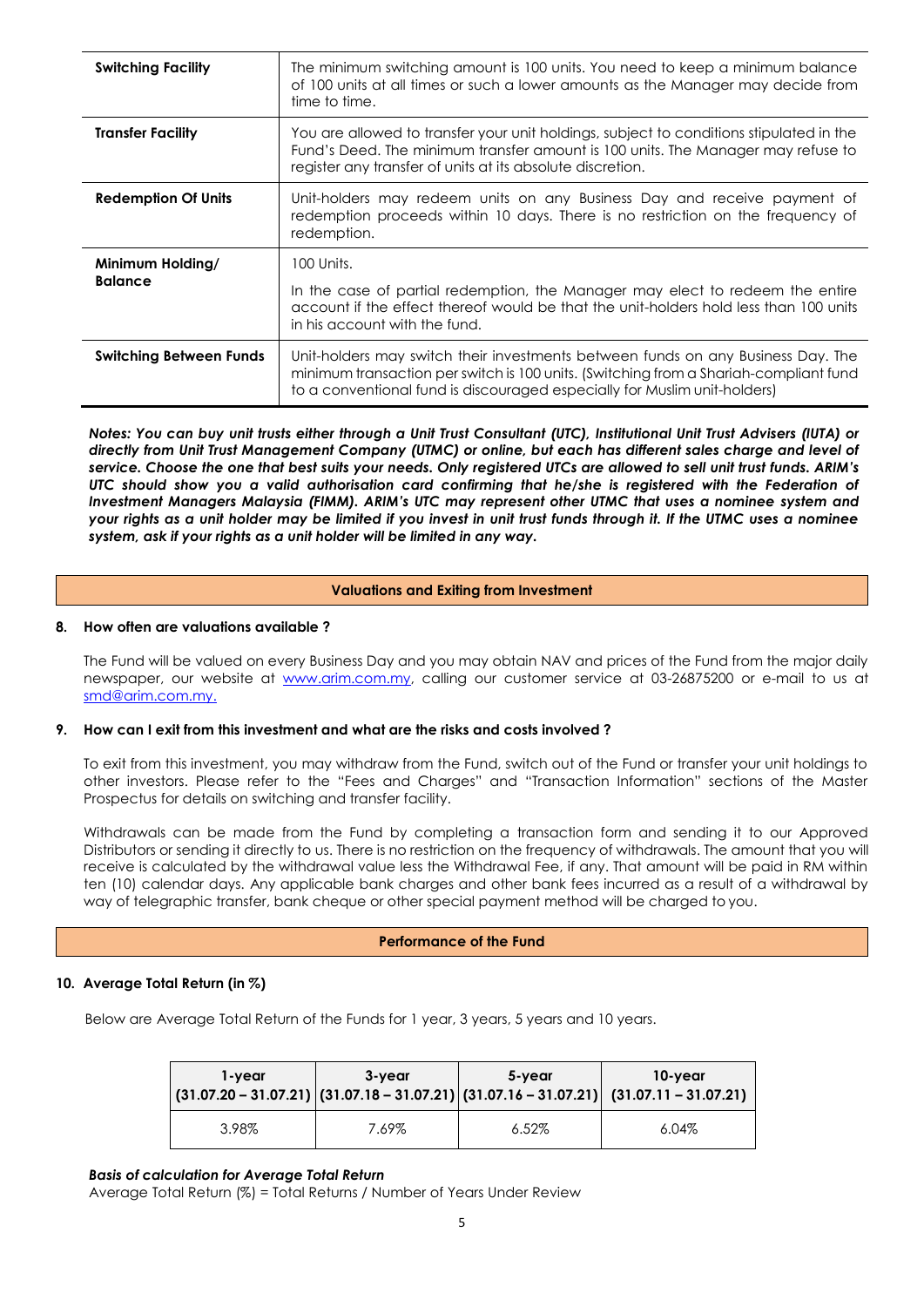#### **11. Annual Total Return (in %)**

Below are Annual Total Return of the Funds for the last ten (10) financial years:

| 31.07.11                             | 31.07.12 | 31.07.13                             | 31.07.14                             | $31.07.15$ 31.07.16 |                       | 31.07.17 | 31.07.18 | 31.07.19 | 31.07.20 |
|--------------------------------------|----------|--------------------------------------|--------------------------------------|---------------------|-----------------------|----------|----------|----------|----------|
| $\overline{\phantom{0}}$<br>31.07.12 | 31.07.13 | $\overline{\phantom{0}}$<br>31.07.14 | $\overline{\phantom{0}}$<br>31.07.15 | 31.07.16            | -<br>$\vert$ 31.07.17 | 31.07.18 | 31.07.19 | 31.07.20 | 31.07.21 |
| 4.99%                                | 3.25%    | 2.36%                                | 4.46%                                | 4.42%               | 3.47%                 | 4.10%    | 7.32%    | 10.30%   | 3.98%    |

#### *Basis of calculation for Annual Total Return*

Annual Total Return (%) = [(Capital Return/100 + 1) x (Income Return/100 + 1) – 1] x 100

#### **12. ARUTF Return vs Benchmark (Annualised)**

| As at 31st July | ARUTF (%)<br>Benchmark (%) |       | Out/(Under)<br>Performance (%) |  |
|-----------------|----------------------------|-------|--------------------------------|--|
| 1-year          | 3.98                       | 0.97  | 3.01                           |  |
| 3-year          | 23.08                      | 13.08 | 10.00                          |  |
| 5-year          | 32.58                      | 19.05 | 13.53                          |  |
| 10-year         | 60.43                      | 38.63 | 21.80                          |  |

#### **Comment on Fund Performance**

For the financial year ended 31st July 2021, the Fund registered a 3.98% return compared to the benchmark return of 0.97%, thus outperformed the benchmark by 3.01%.

#### **13. Porfolio Turnover Ratio**

The Portfolio Turnover Ratio (PTR) indicates the frequency of turnover for a particular fund in any given calendar year. It is calculated by taking the average of acquisitions and disposal of securities divided by the average value of the Fund for the year calculated on a daily basis.

| <b>Financial Year</b> | 2021            | 2020       | 2019       |
|-----------------------|-----------------|------------|------------|
| PTR (time)            | $0.77 \;$ times | 2.79 times | 2.45 times |

The lower of PTR for the financial year ended 31.7.2021 was due to less active bond trading activities.

#### *Basis of calculation for Portfolio Turnover Ratio*

Portfolio Turnover = (Total acquisition for the year + Total disposal for the year) / 2 Average value of the Fund for the year calculated on a dailybasis

#### **14. Distribution Record**

| <b>Financial Year</b>             | 2021 | 2020 | 2019 |
|-----------------------------------|------|------|------|
| Gross Distribution per Unit (sen) | 4.50 | 8.00 | 8.00 |
| Net Distribution per Unit (sen)   | 4.50 | 8.00 | 8.00 |

#### **PAST PERFORMANCE OF THE FUND IS NOT AN INDICATION OF ITS FUTURE PERFORMANCE.**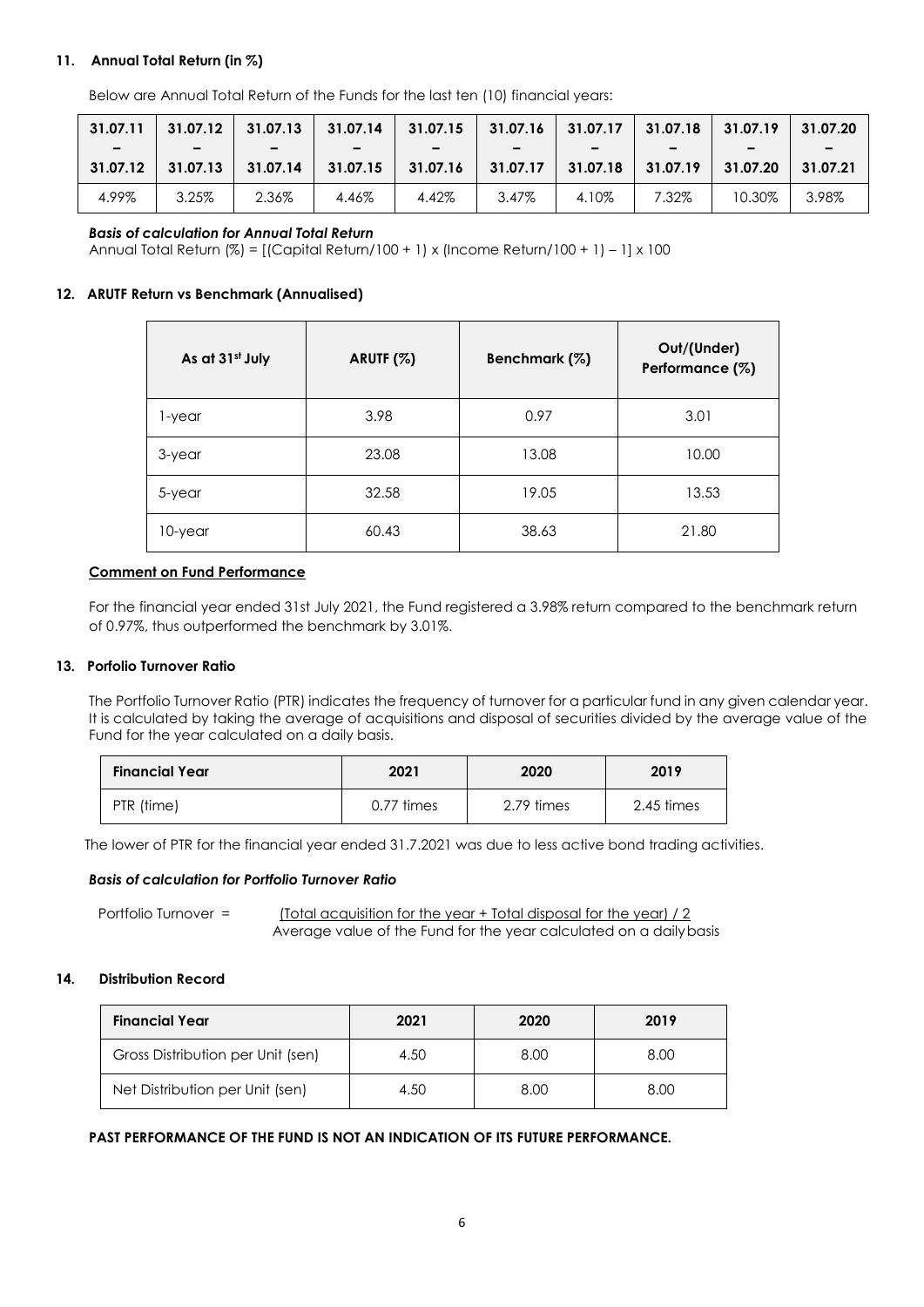#### **Contact Information**

#### **15. Who should I contact for further information or to lodge a complaint ?**

For internal dispute resolution, you may contact our customer service personnel :-

| $: 03 - 26875200$                          |
|--------------------------------------------|
| $: 03 - 26875300$                          |
| $:$ smd@arim.com.my                        |
| : AmanahRaya Investment Management Sdn Bhd |
| Level 7& 8, Wisma Amanah Raya              |
| No 2 Jalan Ampang                          |
| 50508 Kuala Lumpur                         |
|                                            |

If you are dissatisfied with the outcome of the internal dispute resolution process, please refer your dispute to the following bodies, details of which are as follows:

Federation of Investment Managers Malaysia (FIMM)'s Complaints Bureau:

| (a) via phone to                           |                      | 03 - 2093 2600                             |
|--------------------------------------------|----------------------|--------------------------------------------|
| (b) via fax to                             |                      | 03 - 2093 2700                             |
| (c) via e-mail to                          |                      | complaints@fimm.com.my                     |
| (d) via online complaint form available at | $\ddot{\phantom{0}}$ | www.fimm.com.my                            |
| (e) via letter to                          |                      | Legal & Regulatory Affairs                 |
|                                            |                      | Federation of Investment Managers Malaysia |
|                                            |                      | 19-06-1, 6th Floor Wisma Tune              |
|                                            |                      | No. 19 Lorong Dungun                       |
|                                            |                      | Damansara Heights                          |
|                                            |                      | 50490 Kuala Lumpur                         |
|                                            |                      |                                            |

OR

Securities Industries Dispute Resolution Corporation (SIDREC)

| 0000111100 11100911100 DISNOTO TROSOROTION TOORNOTI ROLL RECK |                                                                                                                      |
|---------------------------------------------------------------|----------------------------------------------------------------------------------------------------------------------|
| (a) via phone to                                              | 03 - 2282 2280                                                                                                       |
| (b) via fax to                                                | $: 03 - 22823855$                                                                                                    |
| (c) via email to                                              | $:$ info@sidrec.com.my                                                                                               |
| (d) via letter to                                             | : Securities Industry Dispute Resolution Center (SIDREC)                                                             |
|                                                               | Unit A-9-1, Level 9, Tower A                                                                                         |
|                                                               | Menara UOA Bangsar                                                                                                   |
|                                                               | No.5, Jalan Bangsar Utama 1                                                                                          |
|                                                               | 59000 Kuala Lumpur                                                                                                   |
|                                                               | You can also direct your complaint to the SC even if you have initiated a dispute resolution process with SIDREC. To |
|                                                               |                                                                                                                      |

| make a complaint, please contact the SC's Consumer & Investor Office: |                                |
|-----------------------------------------------------------------------|--------------------------------|
| (a) via phone to Aduan Hotline at                                     | 03 - 6204 8999                 |
| (b) via fax to                                                        | 03 - 6204 8991                 |
| (c) via email to                                                      | aduan@seccom.com.my            |
| (d) via online complaint form available at                            | www.sc.com.my                  |
| (e) via letter to                                                     | : Consumer & Investor Office   |
|                                                                       | Securities Commission Malaysia |
|                                                                       | No 3 Persiaran Bukit Kiara     |
|                                                                       | Bukit Kiara                    |
|                                                                       | 50490 Kuala Lumpur             |
|                                                                       |                                |

| <b>Appendix: Glossary</b>                                     |                                                                                                                                                                                                              |  |  |  |
|---------------------------------------------------------------|--------------------------------------------------------------------------------------------------------------------------------------------------------------------------------------------------------------|--|--|--|
| AmanahRaya Investment<br>Management or ARIM or<br>the Manager | Amanah Raya Investment Management Sdn Bhd (309646-H)                                                                                                                                                         |  |  |  |
| <b>Approved Distributors</b>                                  | Any relevant persons and bodies, as may be approved by the SC (if necessary) or any<br>other regulatory body and appointed by ARIM from time to time, who are responsible for<br>selling units of the Funds. |  |  |  |
| <b>ARB</b>                                                    | Amanah Raya Berhad (344986-V)                                                                                                                                                                                |  |  |  |
| <b>Business Day(s)</b>                                        | Mondays to Fridays when Bursa Malaysia is open for trading, and/or banks in Kuala<br>Lumpur and/or Selangor are open for business.                                                                           |  |  |  |
| <b>Common Fund</b>                                            | Shall have the same meaning as prescribed under Clause 25 of the PTCA 1995, vis-à-vis<br>all capital money available for investments which are held by ARB after the date of which                           |  |  |  |